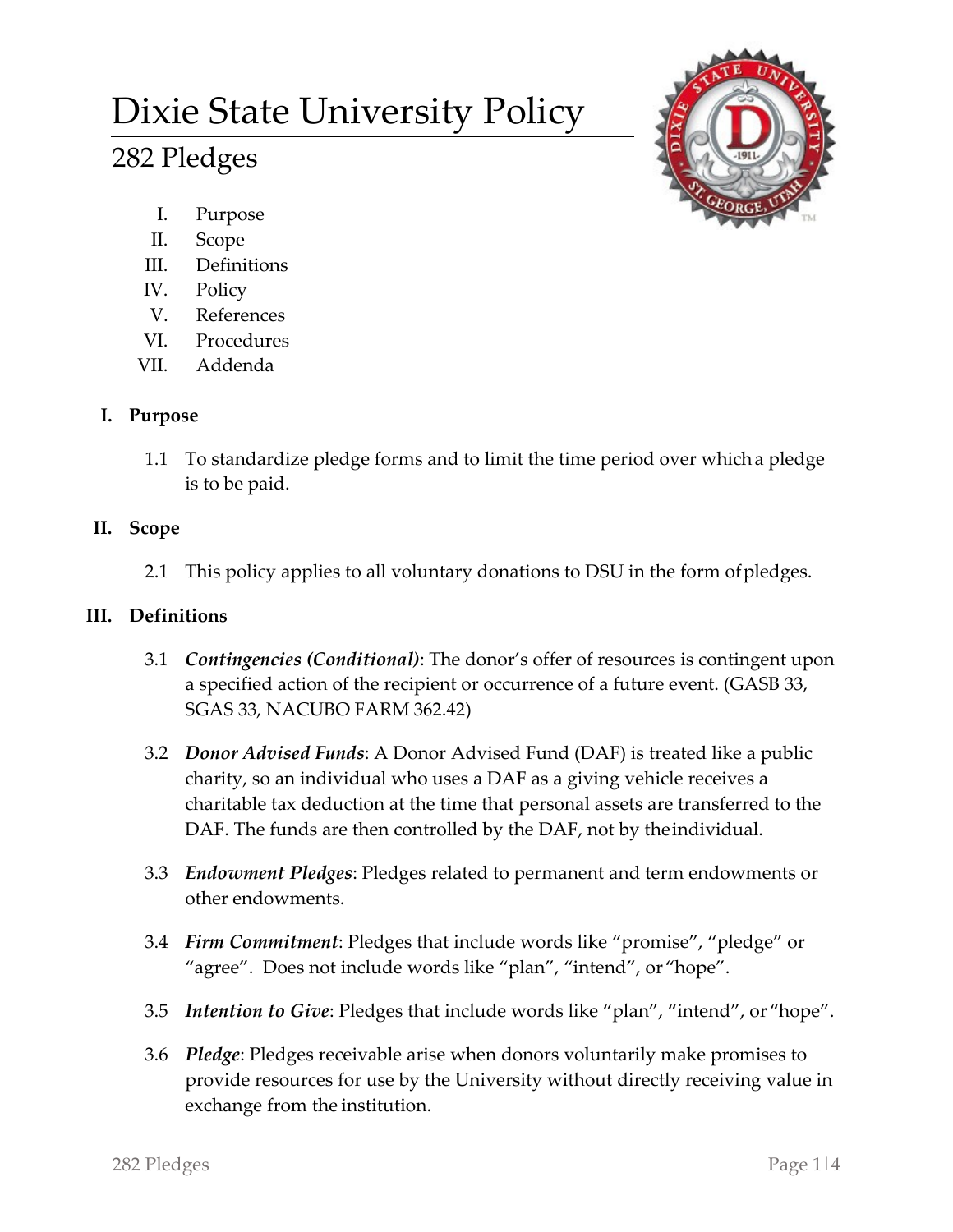- 3.7 *Reimbursement*: The donor offers resources on a reimbursement ("expenditure driven") basis. (GASB 33, SGAS 33, NACUBO FARM 362.42)
- 3.8 *Revocable and Irrevocable Gifts*: Many donors make planned gifts through their wills (bequests), living trusts, life insurance and other revocable arrangements that become irrevocable only at the donor'sdeath
- 3.9 *Time Requirements*: The period when the resources are required to be used [sold, disbursed, or consumed] or the period when use is first permitted has begun or the resources are being maintained intact, as specified by the donor. (GASB 33, SGAS 33, NACUBO FARM 362.42)
- 3.10 *Verifiable Documentary Evidence*: Includes pledge cards, award letters, written registers, email or other means that contains at least the following information: Donor's name, address, telephone number, the amount of the pledge, the date of the pledge, date(s) payments are due, and the name of the individual to whom the pledge was made and the signature of the donor. Email correspondence will be considered as meeting the signature requirement (see ASC-958-310).

### **IV. Policy**

- 4.1 Pledge forms used in conjunction with any fund-raising program or event should be approved in advance by the Institutional Advancement Office to ensure the gathering of adequate pledge data and documentation, coordination with the universities computer system, and implementation of proper pledge billing procedures.
- 4.2 The recommended time frame for development pledges is one to three years, preferably one year. Pledge periods that exceed three years should be approved in advance by the Institutional AdvancementOffice.
- 4.3 In order to be recognized as revenue, a pledge must have verifiable documentary evidence, a firm commitment, be reviewable by the Business Office and auditable.
	- 4.3.1 Unconditional Pledges will be recorded as revenue whenreceived.
	- 4.3.2 Conditional Pledges will only be recorded after all conditions have been met.
	- 4.3.3 Time Pledges will only be recorded after the time requirements have been met.
	- 4.3.4 Pledges containing "intention to give" verbiage are conditional and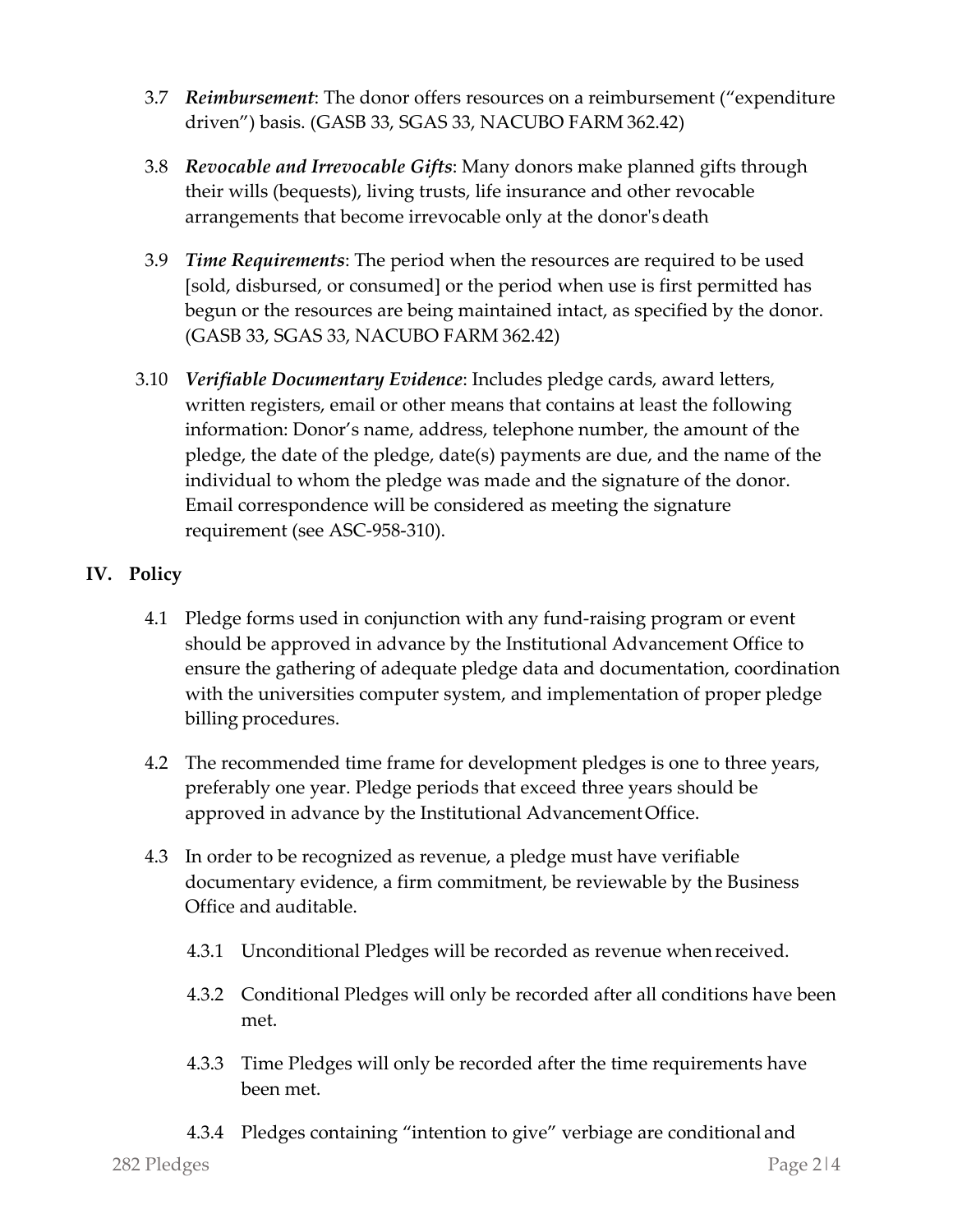cannot be recorded as revenue.

- 4.3.5 Endowment Pledges are conditional and cannot be recorded as revenue.
- 4.4 Accounting standards do not allow revocable gifts to be booked aspledges.

#### **V. References**

5.1 GASB 33, SGAS 33, NACUBO FARM 362, FASB 116

#### **VI. Procedures**

- 6.1 Rather than recording new pledges and tracking pledge payments made against the receivable throughout the year, these entries are done once a year at fiscal year-end. After June 30th, Development will review all outstanding pledges to determine collectability.
- 6.2 Once the listing of pledges has been finalized, it is sent to the Director of Accounting in the Business Office. The list is then reviewed to determine which pledges are new vs. carry-forward and which pledges meet the minimum threshold.
- 6.3 For any pledges that meet the minimum threshold and are considered to be new, the Director of Accounting will request the supporting documentation from Development to ensure that all proper signatures are secured and to make sure there are no conditions surrounding thepledge.
- 6.4 The Director of Accounting will then complete the pledge roll-forward for any previously booked pledges, noting whether or not they have been paid, written off or reallocated to a different purpose. This must be done on a pledge by pledge basis.
- 6.5 All pledges are considered to be restricted regardless of their designation once received. The restriction is based upon time. Recording pledges as unrestricted revenue may lead financial statement users to conclude incorrectly that these funds are currently available.
- 6.6 Once the pledge is received, the revenue is then considered to be "released from restriction."
- 6.7 Pledges whose ultimate designation are for the endowment will be recorded as permanently restricted revenue. All other designations are recorded as temporarily restricted revenue.